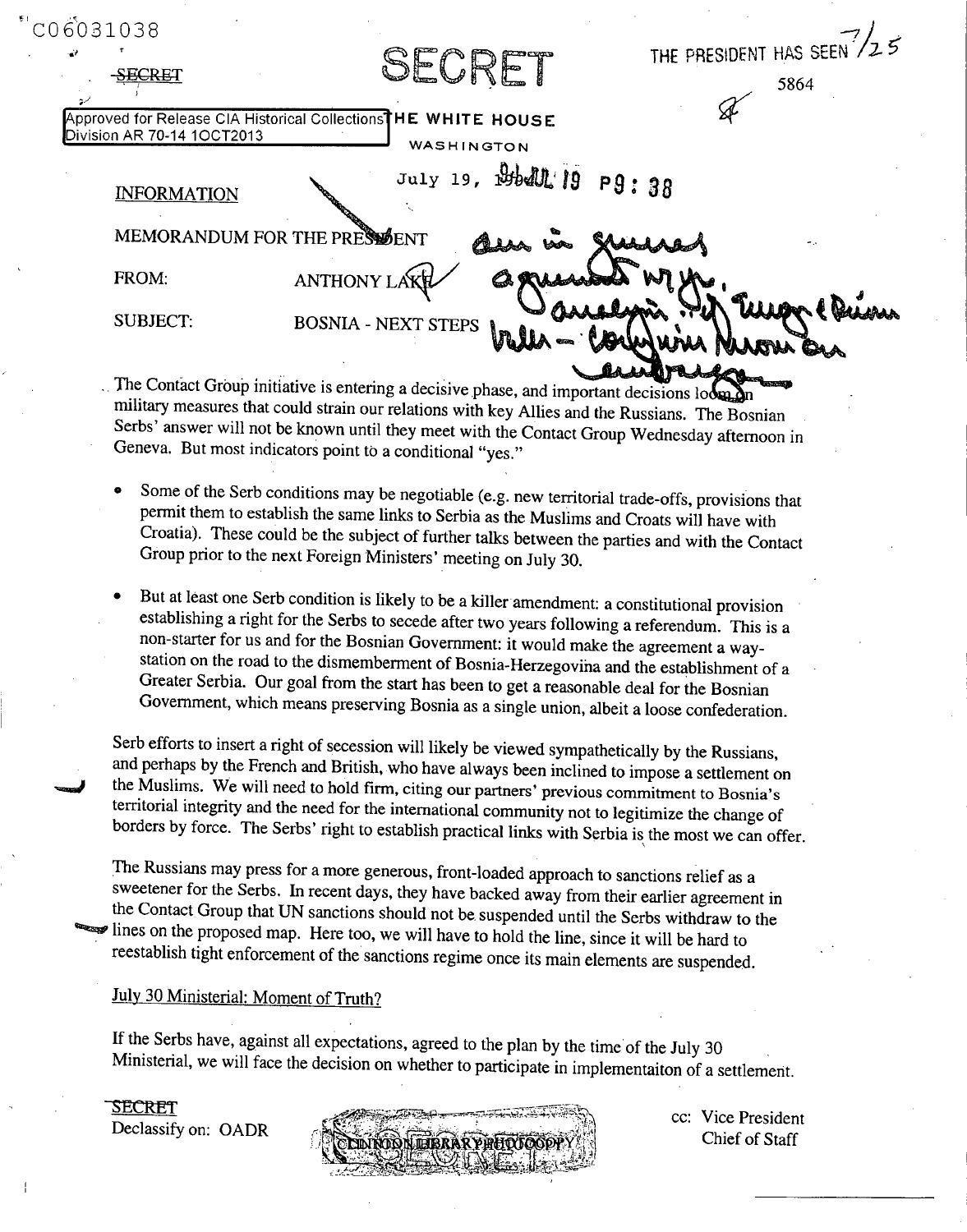## SECRET

**Immediate Congressional consultations will be needed to explain the conditions of our** decisions will be required at NATO on command and control, and we will need to rapidly engage the Russians and other non-NATO participants in Alliance planning. Most importantly, however, you will need to make a strong cas **as many as 20,000 U.S. troops to implement this settlement.**

SEGRE

The greatest difficulties will come in the more likely scenario in which the Serbs have rejected the plan or refused to drop their unacceptable conditions. At that point, we will want to move decisively to begin implementa **-Contact Group partners, our Allies are already showing some hesitation about following through** retaliation against UNPROFOR. They and the Russians may seek to defer decisions and prolong negotiations past July 30.

## **After July 30**

Some delay may be acceptable and, in fact, desirable if it keeps the international community united<br>and enables us to arrive at a final settlement. But at some point, we will need to tell the Allies and<br>the Russians that o

Of course, implementing decisions to extend and more strictly enforce the exclusion zones will, in fact, increase the risks for UNPROFOR and could lead to renewed frictions between NATO and the UN. Nevertheless, without a **along. The Russians will require even more delicate handling than during the Gorazde decisions in April.**

The implementation of the exclusion zones will likely be carried out in stages over a period of 4-6 weeks. If the Serbs have still not relented and agreed to the peace plan, our Contact Group partners have agreed that a UN on us to lift unilaterally. However the embargo is lifted, we will take on an expanded role in the air in defending the Bosnian Government against expected Serb escalation.

**The remainder of the summer, in short, promises to be active on the Bosnia front, even as matters come to a head on Haiti and other crises.**